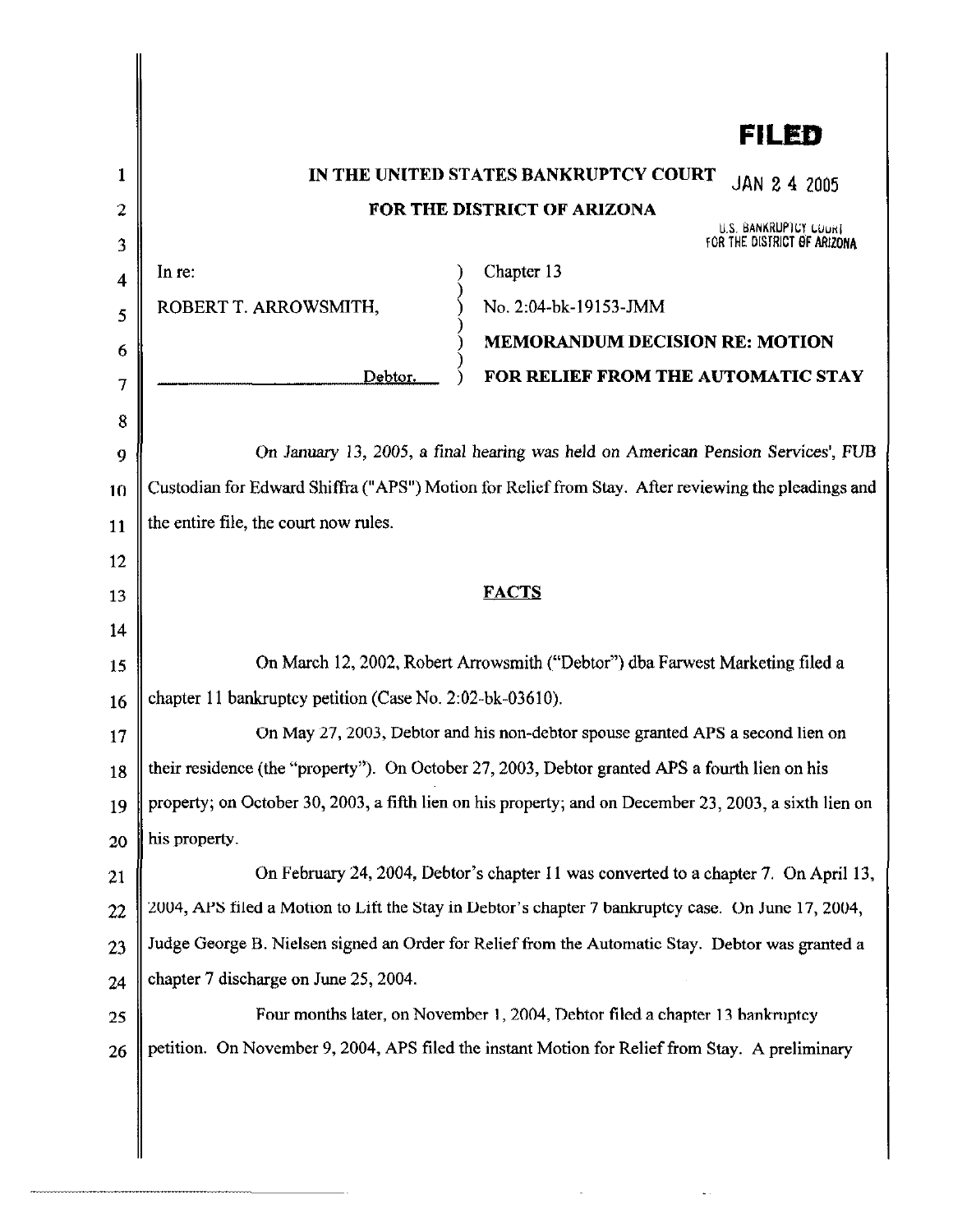| 1                       | hearing was held on December 14, 2004 but was continued to a final hearing due to improper notice.      |
|-------------------------|---------------------------------------------------------------------------------------------------------|
| $\overline{\mathbf{z}}$ | A final hearing was held on January 13, 2005. This court took the matter under advisement.              |
| 3                       |                                                                                                         |
| 4                       | <b>ISSUE</b>                                                                                            |
| 5                       |                                                                                                         |
| 6                       | Whether the Order Granting Relief from the Automatic Stay on Debtor's property in                       |
| 7                       | his previous chapter 7 bankruptcy is res judicata in his current chapter 13 bankruptcy?                 |
| 8                       |                                                                                                         |
| 9                       | <u>DISCUSSION RES JUDICATA</u>                                                                          |
| 10                      |                                                                                                         |
| <sup>11</sup>           | "Res judicata precludes a defendant from raising, in a second action, defenses that                     |
| 12                      | would have been equally available to her in a prior action." In re Bradley, 38 B.R. 425, 429 (Bankr.    |
| 13                      | C.D.Cal. 1984) citing C. Wright, A. Miller and E. Cooper, FEDERAL PRACTICE AND PROCEDURE §              |
| 14                      | 4414 (1981). "But there is an important limitation here, and that is this: the defense, in order to be  |
| 15                      | barred, must have been available at the time of the first action. A party cannot be barred by res       |
| 16                      | judicata from raising defenses that did not exist at the beginning of the case." Bradley, 38 B.R. at    |
| 17                      | 429, citing United States v. Villanueva, 453 F.Supp 17 (E.D. Wash. 1978).                               |
| 18                      | However, whether an order granting relief from the stay in one bankruptcy is res                        |
| 19                      | judicata in a subsequent bankruptcy is an open question in the Ninth Circuit. See In re Taylor, 884     |
| 20                      | F.2d 478, 481 and n.3 (9th Cir. 1989) (criticizing the BAP for making a "sweeping statement" that       |
| 21                      | such orders lack preclusive effect, but declining to address the issue).                                |
| 22                      | In the Bradley case, the debtor filed for chapter 13 relief and the creditor obtained                   |
| 23                      | relief from the automatic stay. Before the creditor could foreclose on its lien, the debtor filed a     |
| 24                      | chapter 7 bankruptcy petition. The California bankruptcy court judge held that the creditor's relief    |
| 25                      | from stay in the prior proceeding was res judicata in the debtor's current chapter 7 case because there |
| 26                      | was no material change of circumstances since the beginning of the case.                                |
|                         |                                                                                                         |

J,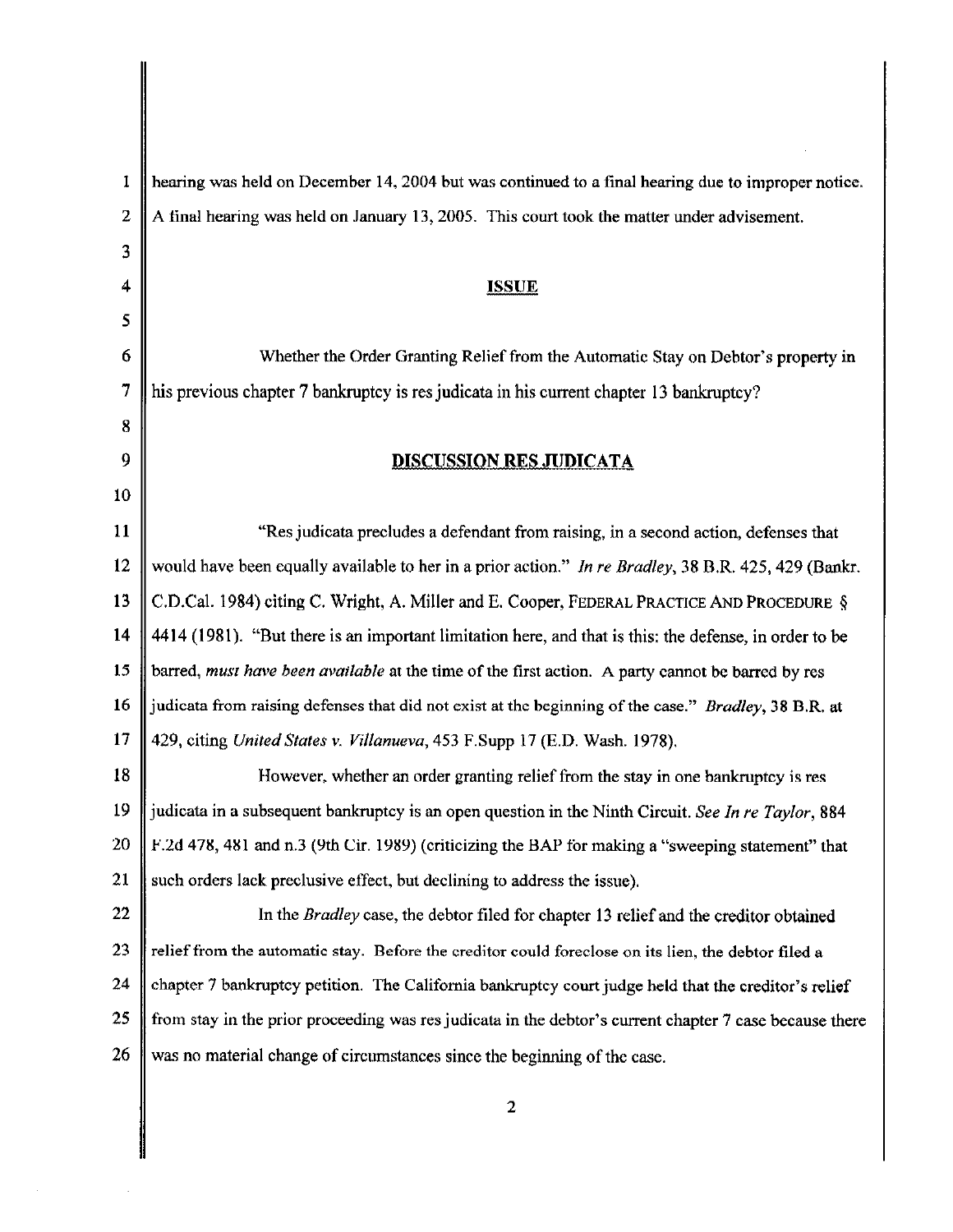| 1                | Here, Debtor filed a chapter 11 bankruptcy petition, which was converted to chapter 7.                    |
|------------------|-----------------------------------------------------------------------------------------------------------|
| $\boldsymbol{2}$ | The court lifted the stay. Debtor then filed a chapter 13 and now argues that the order lifting the stay  |
| 3                | in Debtor's previous chapter 7 should not be given res judicata effect in his current chapter 13.         |
| 4                | Because this court agrees with the reasoning in <i>Bradley</i> , the question in the instant case becomes |
| 5                | whether Debtor's circumstances have changed so that the order lifting the stay in Debtor's chapter 7      |
| 6                | should not apply to Debtor's current chapter 13.                                                          |
| 7                | Debtor's response to APS' Motion for Relief from Automatic Stay provides no                               |
| 8                | evidence that Debtor's circumstances have materially changed since his first bankruptcy. Debtor's         |
| 9                | response only argues that APS does not hold valid and perfected liens against Debtor's property           |
| 10               | because "the maker(s) of the note do not match the signature page." In addition, Debtor filed a           |
| 11               | Supplemental Response to the Motion to Lift the Automatic Stay stating that he has filed an adversary     |
| 12               | complaint seeking declaratory relief that the Trustee's Sale is invalid and that the secured liens        |
| 13               | against the Debtor's property do not include the three Deeds of Trust which were not executed by the      |
| 14               | Debtor's spouse. This does not constitute a material change in the circumstances of the Debtor.           |
| 15               | These same arguments were raised and rejected in the prior chapter 7.                                     |
| 16               | Since Debtor has shown no material change in circumstances since the stay was lifted                      |
| 17               | in his previous chapter 7 bankruptcy, keeping the automatic stay in effect is not warranted. The          |
| 18               | arguments Debtor has advanced are not issues to be addressed in bankruptcy court. Debtor is free to       |
| 19               | rehash his issues relating to the validity of the liens, or a claim for damages, in state court.          |
| 20               |                                                                                                           |
| 21               | <b>CONCLUSION</b>                                                                                         |
| 22               |                                                                                                           |
| 23               | Because Debtor has failed to provide evidence of any material changes in his                              |
| 24               | circumstances since the automatic stay was lifted in his chapter 7 bankruptcy, res judicata effect will   |
| 25               | be given to the June 17, 2004 Order Lifting Stay. Therefore, APS' Motion for Relief from the              |
| 26               | Automatic Stay is granted.                                                                                |
|                  |                                                                                                           |

3